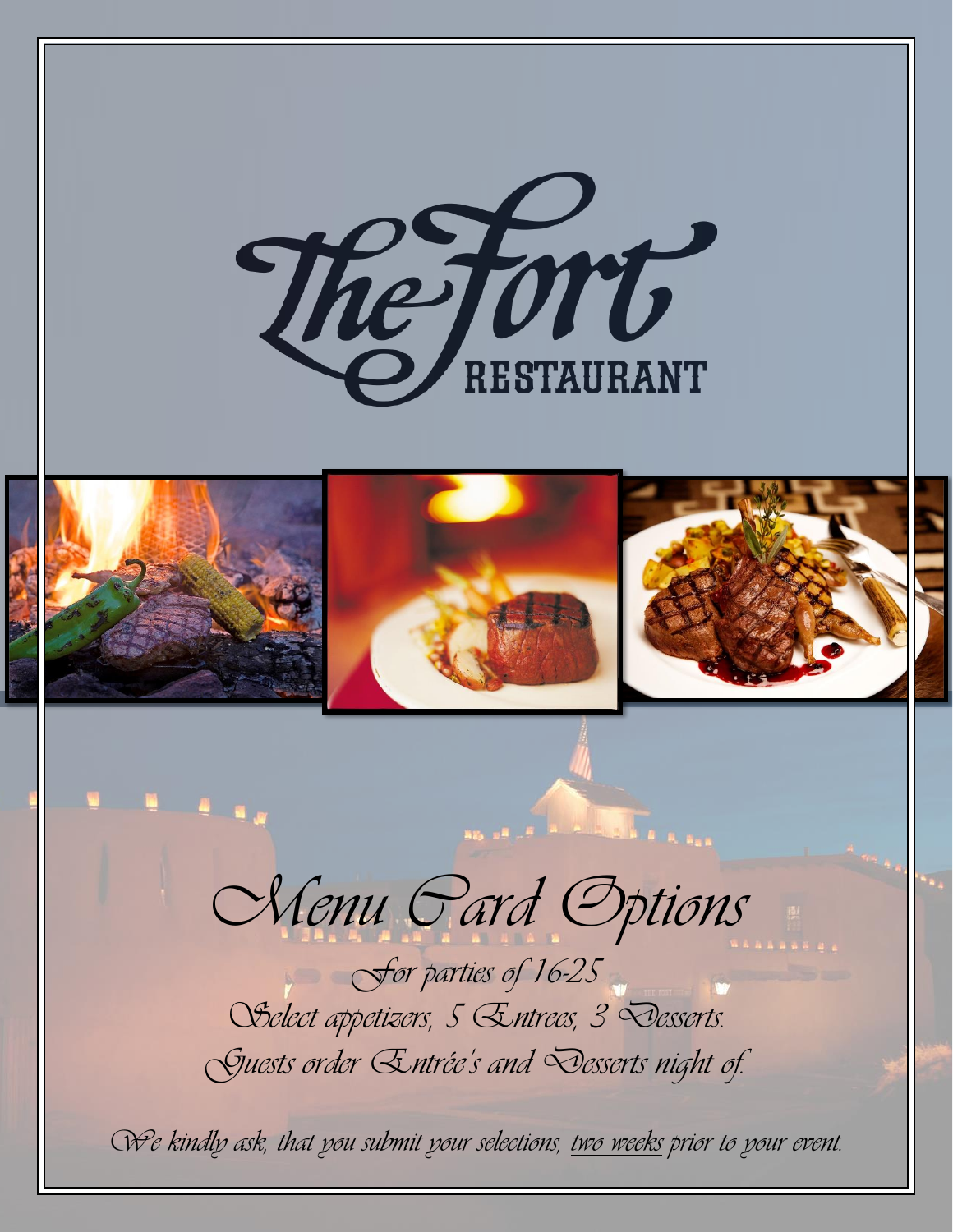

# APPETIZER MENU

WE KINDLY ASK TO HAVE ALL ITEMS SELECTED TWO WEEKS PRIOR TO EVENT.

Mix and match any Buffet Appetizers with any Passed Appetizers.

#### BUFFET APPETIZERS

(Price Per Guest)

| Peanut Butter Stuffed Jalapenos Escabeche - pickled jalapenos, mango (GF/VEG/V)          | \$3.00 - Per Person |
|------------------------------------------------------------------------------------------|---------------------|
| Rocky Mountain Oysters - Seasoned Panko, Sweet chili sauce                               | \$4.50 - Per Person |
| Mountain Man Boudies Buffalo Sausage - jalapeno beer mustard                             | \$4.50 - Per Person |
| Mexican Style Salsa (GF/VEG/V) - tomato, onion, lime, serrano pepper, tortilla chips     | \$4.00 - Per Person |
| Hot Sausage Bean $Dip$ – dark Stout beer, refried beans, cheddar cheese, tortilla chips  | \$4.50 - Per Person |
| Sam's Famous Guacamole - avocado, tomato, onion, lime, tortilla chips                    | \$4.50 - Per Person |
| The Fort Charcuterie Platter - Sausage: Buffalo, Wild Boar, Rattlesnake, and Elk Sausage | \$210 - 50 Guests   |
| Cheeses: Parmigiano Reggiano, Blue Cheese, Goat Cheese, and Manchego                     | \$105 - 25 Guests   |
| Served with an assortment of fruit, candied nuts, and crackers (GF OPTION)               |                     |

### PASSED APPETIZERS

(2 Dozen Minimum)

| Sundried Tomato & Goat Cheese Crostini (GF OPTION/VEG)                            | \$30 - Per Dozen |
|-----------------------------------------------------------------------------------|------------------|
| Smoked Duck Crostini with Chipotle Aioli (GF OPTION)                              | \$40 - Per Dozen |
| Grilled Beef Skewers with Mushroom & Onion (GF OPTION)                            | \$36 - Per Dozen |
| Spicy Buffalo Meatballs - buffalo Sausage, herb breadcrumbs, bechamel sauce       | \$35 - Per Dozen |
| Crab Salad in Puff Pastry Cup with Chipotle Honey Sauce                           | \$36 - Per Dozen |
| Braised Buffalo Tongue Crostini with Aioli ** (GF OPTION)                         | \$35 - Per Dozen |
| Bison Eggs - pickled quail eggs, buffalo sausage, raspberry-pepper jam            | \$36 - Per Dozen |
| Jumbo Shrimp with Cocktail Sauce (Served Buffet Style) (GF)                       | \$40 - Per Dozen |
| Forest Child's Stuffed Mushrooms - blend of cheeses & spices, bacon bits          | \$26 - Per Dozen |
| Mini Buffalo Sliders - Sauteed mushrooms, creamy horseradish                      | \$40 - Per Dozen |
| Duck Quesadillas - duck leg meat, Asian Coffee Barbecue Marinade, Mexican Cheeses | \$40 - Per Dozen |
|                                                                                   |                  |

*Prices and menu selections are subject to change without notice.*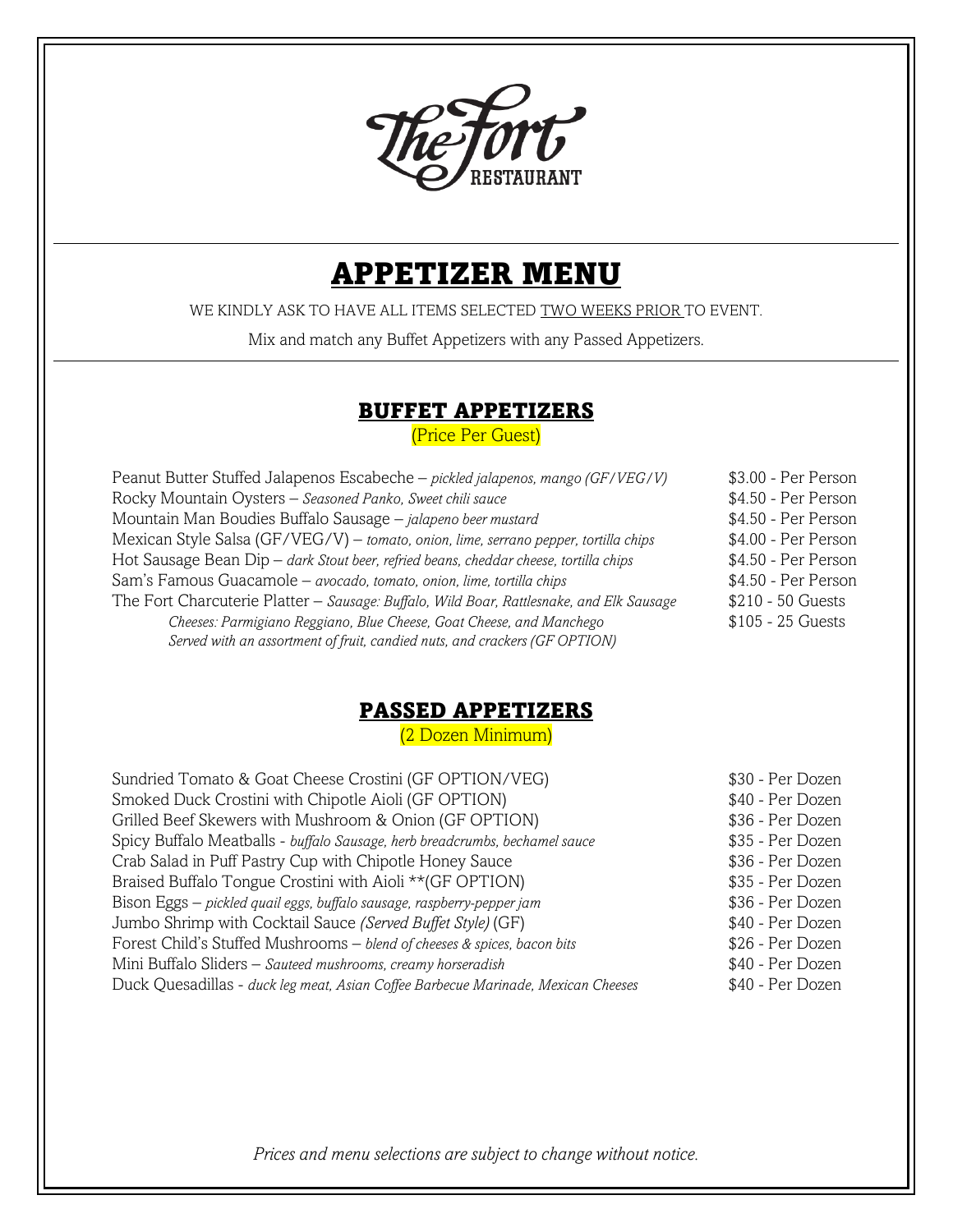

# ENTREE OPTIONS

WE KINDLY ASK TO HAVE ALL ITEMS SELECTED TWO WEEKS PRIOR TO EVENT.

# ENTREES INCLUDE

#### Fort Signature Salad with Fresh Baked Fort Breads

*Salad: Mixed greens topped with pickled ginger, jicama, & toasted pepitas with Damiana Vinaigrette (GF)*

Side of Fresh Seasonal Vegetable (Chefs Choice)

#### Iced Tea, Hot Tea, and Coffee

# ENTREES (CHOOSE 5)

| William Bent's Grilled Quail - teriyaki marinade, Montana huckleberry preserves, Fort potatoes                           | \$39 |
|--------------------------------------------------------------------------------------------------------------------------|------|
| Cherry Bourbon Duck Breast - Cherry Bourbon Shallot Sauce, Wild Rice Blend                                               | \$42 |
| General Armijo's Colorado Lamb – quarter rack, mustard, sage, paprika, wild rice blend                                   | \$59 |
| The Fort's Game Plate $-E$ lk & Buffalo Sirloin Medallions, teriyaki quail, Fort potatoes, Montana huckleberry preserves | \$59 |
| Smoke House Buffalo Ribs - Six Ribs, Jack Daniels barbecue sauce, mashed potatoes                                        | \$55 |
| Elk St. Vrain $-$ Two 4oz medallions, Montana huckleberry sauce, Fort potatoes                                           | \$49 |
| "Tenderlips" Colorado Natural Beef Filet 60z - Carved in house, Grilled, Fort potatoes                                   | \$62 |
| William Bent's Buffalo Tenderloin Filet 80z - house made chimichurri, Fort Potatoes                                      | \$68 |
| 14oz Colorado Natural Beef NY Strip - Fort potatoes                                                                      | \$54 |
| 12oz Dry-aged Beef Ribeye - aged 21 days, mashed potatoes                                                                | \$68 |
| 12oz Buffalo Ribeye "Carne Asada Style" - citrus chipotle marinade, mashed potatoes                                      | \$62 |
| Thomas Jefferson's Lobster & Green Chile Mac n' Cheese - 4oz lobster claw and knuckle                                    | \$56 |
| Seasonal Fish                                                                                                            | \$42 |
|                                                                                                                          |      |

#### VEGAN & VEGETARIAN OPTIONS

 Roasted & Stuffed Pablano Peppers – *wild mushroom risotto, succotash, Mexican cheeses, Dixon chile sauce, lime crème* \$32 Charlotte Green's Entrée Salad – *goat cheese, jicama, candied walnuts, pickled ginger, dried berries, choice of dressing* \$22

*Our menu is 95% gluten free, and most items can be made gluten free.* 

### ADDITIONAL FAMILY STYLE SIDES

| Mild Green Chili Mac & Cheese - Greer cheese sauce, blend of Fort cheeses, green chili | \$12.00 per person |
|----------------------------------------------------------------------------------------|--------------------|
| Lobster Green chili Mac & Cheese - 8oz lobster claw and knuckle meat added             | \$39.00 per person |
| Forest Mushrooms (GF/VEG) - shitake, cremini, oyster, butter, garlic, truffle oil      | \$12.00 per person |
| Wild Rice Blend (GF/VEG/V) - mixed wild rice, sage, carrots, celery                    | \$8.00 per person  |
| Mashed Potatoes - shallots, garlic, butter, heavy cream                                | \$6.00 per person  |
| Fort Potatoes - Anasazi beans, green chili, caramelized onions, white corn, butter     | \$6.00 per person  |
| Sauteed Spinach (GF/VEG/V OPTION)                                                      | \$6.00 per person  |
| Crisp Double Fried French Fries                                                        | \$8.00 per person  |
| Hot or Mild Green Chile Sauce (GF)                                                     | \$4.00 per person  |
| Red Dixon Chile Gravy                                                                  | \$4.00 per person  |
|                                                                                        |                    |

*Prices and menu selections are subject to change without notice.*